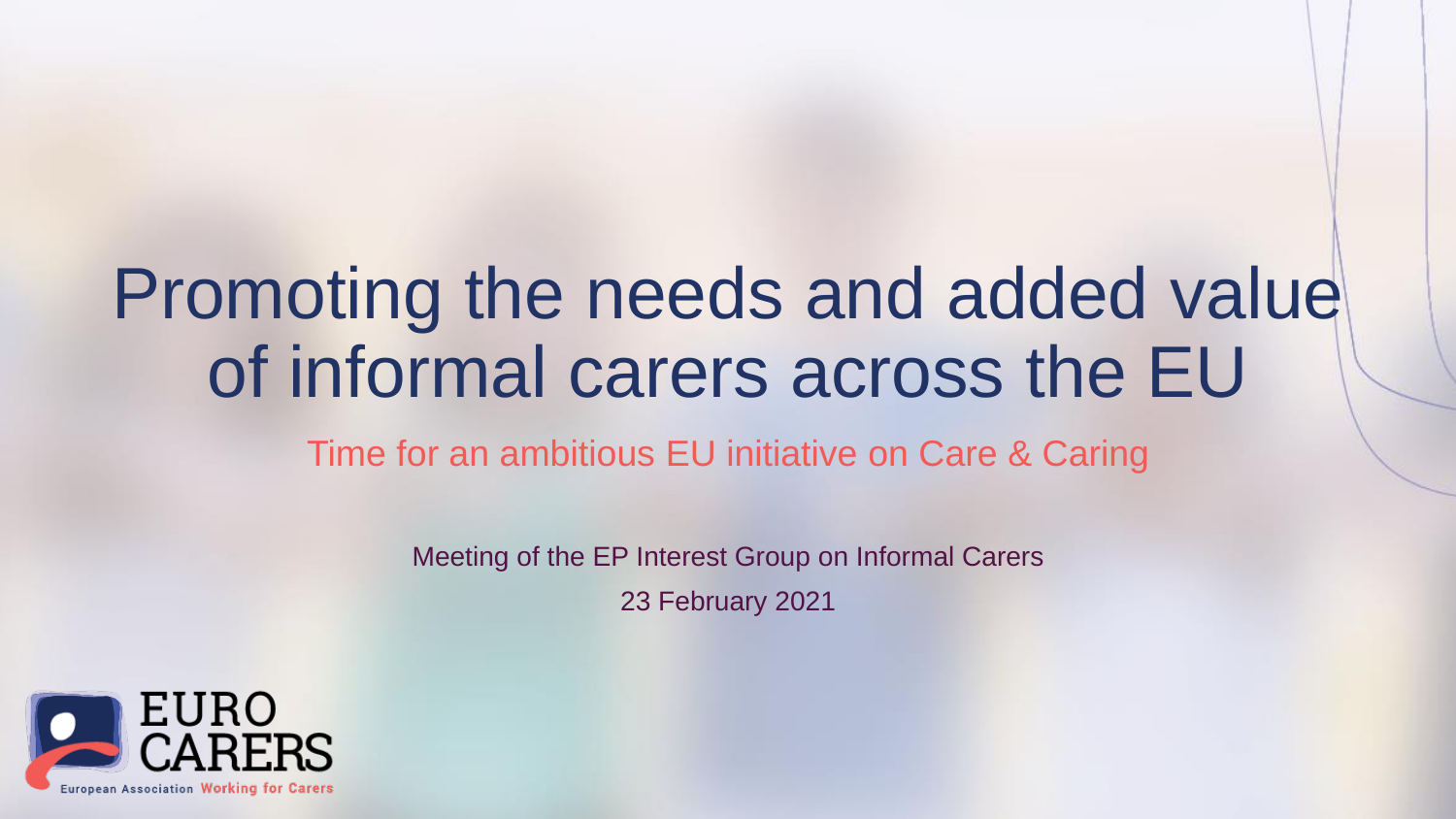

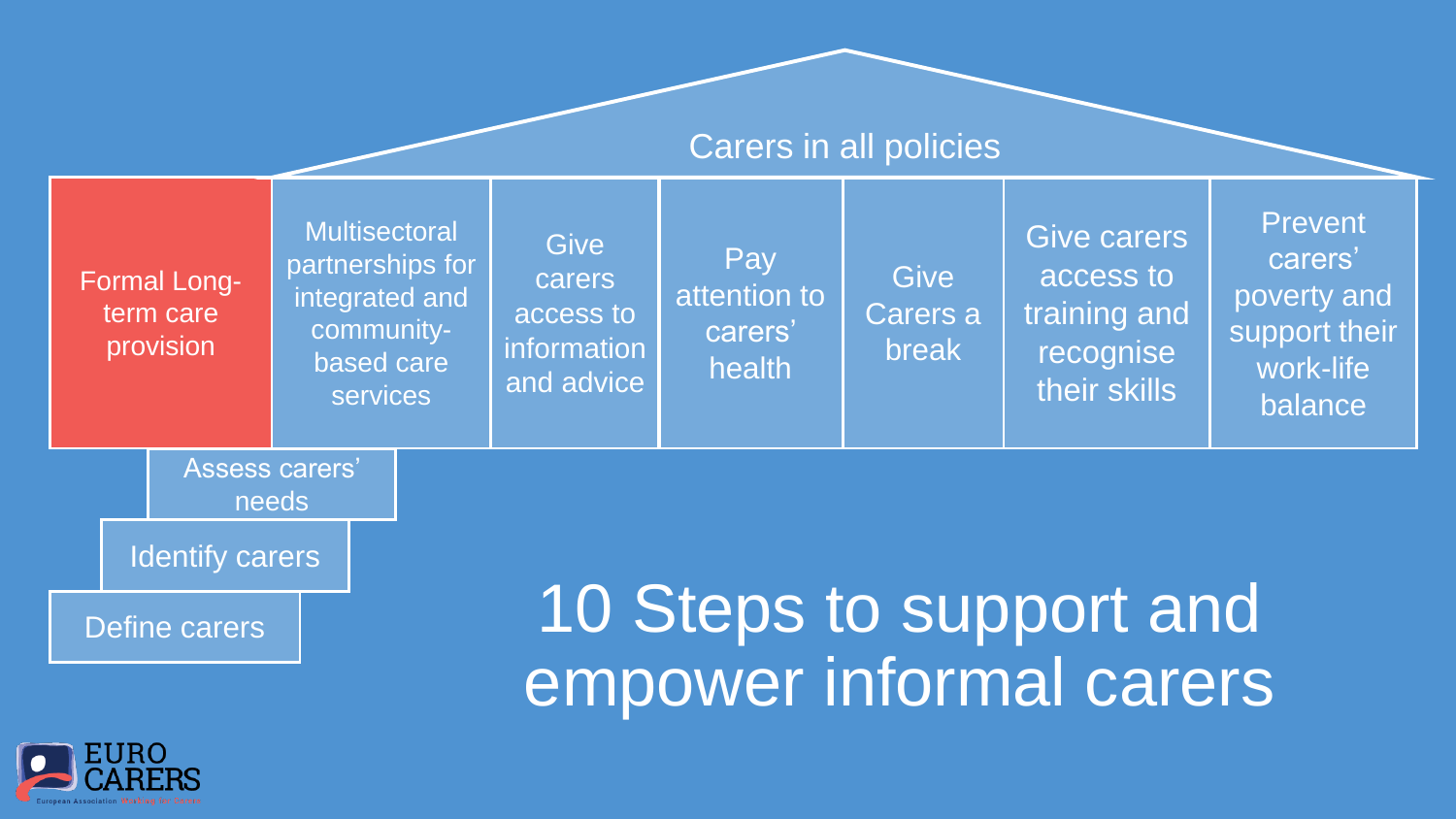### Number of carers and existing support measures across the EU

|                 | <b>OFFICIAL</b><br><b>NUMBER</b> |                                                                          | <b>UNOFFICIAL</b><br><b>NUMBER</b> |                                                                   |                                            |                         |                                     | <b>SUPPORT</b><br><b>TO CARE</b> |                     |                           | 9 - SOCIAL INCLUSION<br>/PROTECTION                    |                          |                    |
|-----------------|----------------------------------|--------------------------------------------------------------------------|------------------------------------|-------------------------------------------------------------------|--------------------------------------------|-------------------------|-------------------------------------|----------------------------------|---------------------|---------------------------|--------------------------------------------------------|--------------------------|--------------------|
| EURO<br>CARERS  | Number<br>of carers              | % of<br>population<br>with caring<br><b>responsibil-</b><br><b>ities</b> | Number<br>of carers                | % of<br>population<br>with caring<br>responsibil-<br><b>ities</b> | <b>1</b> Legal<br>recognition<br>of carers | 2 - Identifi-<br>cation | <b>3 - Needs</b><br>Assess-<br>ment | 5 Access<br>to informa-<br>tion  | 7 - Respite<br>care | 8 Training                | Financial<br>compensa-<br>tion (direct<br>or indirect) | <b>Carers</b><br>leave   | Pension<br>credits |
| $AT =$          | 290,000                          | 3,5%                                                                     | 457.000                            | 5,2%                                                              | v                                          | 100                     | 112                                 | 198                              | $\checkmark$        | $\mathcal{A}$             | $\checkmark$                                           | $\mathcal{A}$            | $\mathcal{A}$      |
| <b>BE ()</b>    | 870.000                          | 9,4%                                                                     | 1.965.250                          | 17,5%                                                             | Ψ                                          | $\checkmark$            | ×                                   | new.                             | v                   | $\mathcal{A}$             | s.                                                     | Q                        | $\checkmark$       |
| $BG =$          | N/A                              | N/A                                                                      | 700.000                            | 10%                                                               | ×                                          | ×                       | ×                                   | ×                                | 122                 | 111                       | 100                                                    | 111                      | ×                  |
| CH O            | 600.000                          | 7,0%                                                                     | 1.047.168                          | 10,8%                                                             | <b>ERR</b>                                 | ×                       | ×                                   | <b>ARE</b>                       | <b>AME</b>          | 12.1                      | 100                                                    | $\checkmark$             | $\mathbf x$        |
| CY <sub>®</sub> | N/A                              | N/A                                                                      | N/A                                | N/A                                                               | ×                                          | ×                       | ×                                   | <b>FEE</b>                       | v                   | 111                       | ×                                                      | $\pmb{\times}$           | ×                  |
| CZ to           | 281.000                          | 2,7%                                                                     | 1.263.600                          | 12%                                                               | 122                                        | 144                     | ×                                   | <b>AVE</b>                       | ×                   | 122                       | v                                                      | $\checkmark$             | ×                  |
| DE <sup>®</sup> | 5.000.000                        | 2%                                                                       | 2.500.000                          | 3%                                                                | $\checkmark$                               | $\sim$                  | <b>ARK</b>                          | ✓                                | s                   | $\checkmark$              | v                                                      | V                        | s                  |
| DK :            | 20.000                           | 0.4%                                                                     | 100.000                            | 7.7%                                                              | $\boldsymbol{\mathsf{x}}$                  | $\cdots$                | $\mathbf{x}$                        | $\checkmark$                     | v                   | $\checkmark$              | $\checkmark$                                           | $\checkmark$             | s.                 |
| EE <sup>e</sup> | N/A                              | N/A                                                                      | 100.000                            | 7.7%                                                              | $\boldsymbol{\mathsf{x}}$                  | ×                       | ×                                   | v.                               | ×                   | $\omega^*$                | 188                                                    | 144                      | ×                  |
| 且些              | 273.000                          | 2,5%                                                                     | 3.665.200                          | 34,0%                                                             | ×                                          | ×                       | ×                                   | <b>EXH</b>                       | ×                   | <b>ASK</b>                | ×                                                      | 111                      | ×                  |
| ES <sub>E</sub> | 7.232.310                        | 15,3%                                                                    | 9.541.080                          | 20,4%                                                             | 118                                        | 10.04                   | $\pmb{\times}$                      | v                                | ✓                   | $\mathcal{A}$             | v                                                      | $\overline{\mathcal{A}}$ | <b>SER</b>         |
| 日卡              | N/A                              | N/A                                                                      | 700.000                            | 12,6%                                                             | ୰                                          | $rac{1}{2}$             | $\checkmark$                        | ୰                                | ୰                   | $\checkmark$              | v.                                                     | $\checkmark$             | ×                  |
| <b>FR()</b>     | 8.300.000                        | 12.4%                                                                    | 11.000.000                         | 19.6%                                                             | v                                          | $\cdots$                | <b>HAN</b>                          | $\checkmark$                     | v.                  | $\checkmark$              | $\checkmark$                                           | $\overline{\mathscr{L}}$ | v                  |
| HR              | N/A                              | N/A                                                                      | 459.030                            | 13%                                                               | $\boldsymbol{\mathsf{x}}$                  | ×                       | ×                                   | ×                                | <b>SHA</b>          | $\mathbf{x}$              | 888                                                    | 114                      | <b>ARR</b>         |
| $HU =$          | N/A                              | N/A                                                                      | 450.000                            | 7%                                                                | ×                                          | ×                       | ×                                   | ×                                | v.                  | $\mathbf x$               | 141                                                    | $\mathcal{L}$            | ×                  |
| IE(             | 195.263                          | 4,1%                                                                     | 391.260                            | 8%                                                                | Â.                                         | v                       | $\checkmark$                        | v                                | s.                  | $\overline{\mathcal{L}}$  | v                                                      | v                        | s                  |
| IT(1)           | 4.035.000                        | 7,0%                                                                     | 16.119.600                         | 26,5%                                                             | v                                          | ×                       | ×                                   | v                                | v                   | $\mathcal{A}$             | v                                                      | <b>KKY</b>               | <b>BRE</b>         |
| $uv =$          | N/A                              | N/A                                                                      | 125.497                            | 13,8%                                                             | ×                                          | ×                       | ×                                   | v                                | v                   | $\checkmark$              | 683                                                    | 183                      | ×                  |
| LT <sub>w</sub> | N/A                              | N/A                                                                      | 236.9                              | 8,2%                                                              | $\pmb{\times}$                             | ×                       | ×                                   | ×                                | $\checkmark$        | $\checkmark$              | $\checkmark$                                           | 188                      | ×                  |
| $LU =$          | 4.752                            | 1.0%                                                                     | 39.396                             | 20,1%                                                             | v                                          | $\checkmark$            | v                                   | v                                | v                   | $\checkmark$              | $\checkmark$                                           | $\mathcal{A}$            | v                  |
| MT <sup>O</sup> | N/A                              | N/A                                                                      | 35.000                             | 14.0%                                                             | $\pmb{\times}$                             | ×                       | $\pmb{\times}$                      | ×                                | v                   | $\mathbf x$               | 18.5                                                   | $\cdots$                 | v                  |
| $NL =$          | 4.400.000                        | 25,9%                                                                    | N/A                                | N/A                                                               | <b>Sep</b>                                 | U.                      | 112                                 | $\checkmark$                     | v                   | $\overline{\mathcal{L}}$  | Ŵ.                                                     | $\checkmark$             | $\mathbf x$        |
| <b>NO</b> 倍     | N/A                              | N/A                                                                      | 800.000                            | 15,4%                                                             | $\boldsymbol{\times}$                      | ×                       | $\boldsymbol{\mathsf{x}}$           | eas:                             | <b>ERE</b>          | $\mathbf{x}$              | v                                                      | 187                      | 122                |
| $PL =$          | 1.214.000                        | 3,2%                                                                     | 4.318.800                          | 18,3%                                                             | $\boldsymbol{\mathsf{x}}$                  | $n+1$                   | ×                                   | ×                                | ×                   | ×                         | -                                                      | $\checkmark$             | ×                  |
| PT ®            | 1.100.000                        | 12,5%                                                                    | N/A                                | N/A                                                               | $\checkmark$                               | ×                       | ×                                   | <b>KEN</b>                       | v                   | 111                       | v                                                      | $\checkmark$             | ×                  |
| RO()            | N/A                              | N/A                                                                      | 1.580.800                          | 8%                                                                | ×                                          | ×                       | ×                                   | ×                                | <b>HAS</b>          | <b>SILE</b>               | <b>SHE</b>                                             | <b>ves</b>               | ×                  |
| SE :            | 1.300.000                        | 13,7%                                                                    | N/A                                | N/A                                                               | v                                          | $\mathcal{A}$           | $\overline{\mathscr{L}}$            | v                                | v                   | $n + n$                   | v                                                      | $\mathcal{A}$            | ×                  |
| SI @            | N/A                              | N/A                                                                      | 215.000                            | 10.4%                                                             | $\boldsymbol{\times}$                      | ×                       | ×                                   | <b>CAN</b>                       | ×                   | <b>WEE</b>                | $\cdots$                                               | 18.14                    | ×                  |
| SK <sub>®</sub> | 58.000                           | 1,1%                                                                     | N/A                                | N/A                                                               | $\mathbf x$                                | 1000                    | ×                                   | ×                                | 188                 | $\boldsymbol{\mathsf{x}}$ | 100                                                    | $\mathcal{A}$            | ×                  |
| <b>UK 册</b>     | 6.500.000                        | 10,4%                                                                    | N/A                                | N/A                                                               | v                                          | $\checkmark$            | v                                   | v                                | v                   | $\checkmark$              | ୰                                                      | 111                      | Ü.                 |



Revised on Oct., 29 2020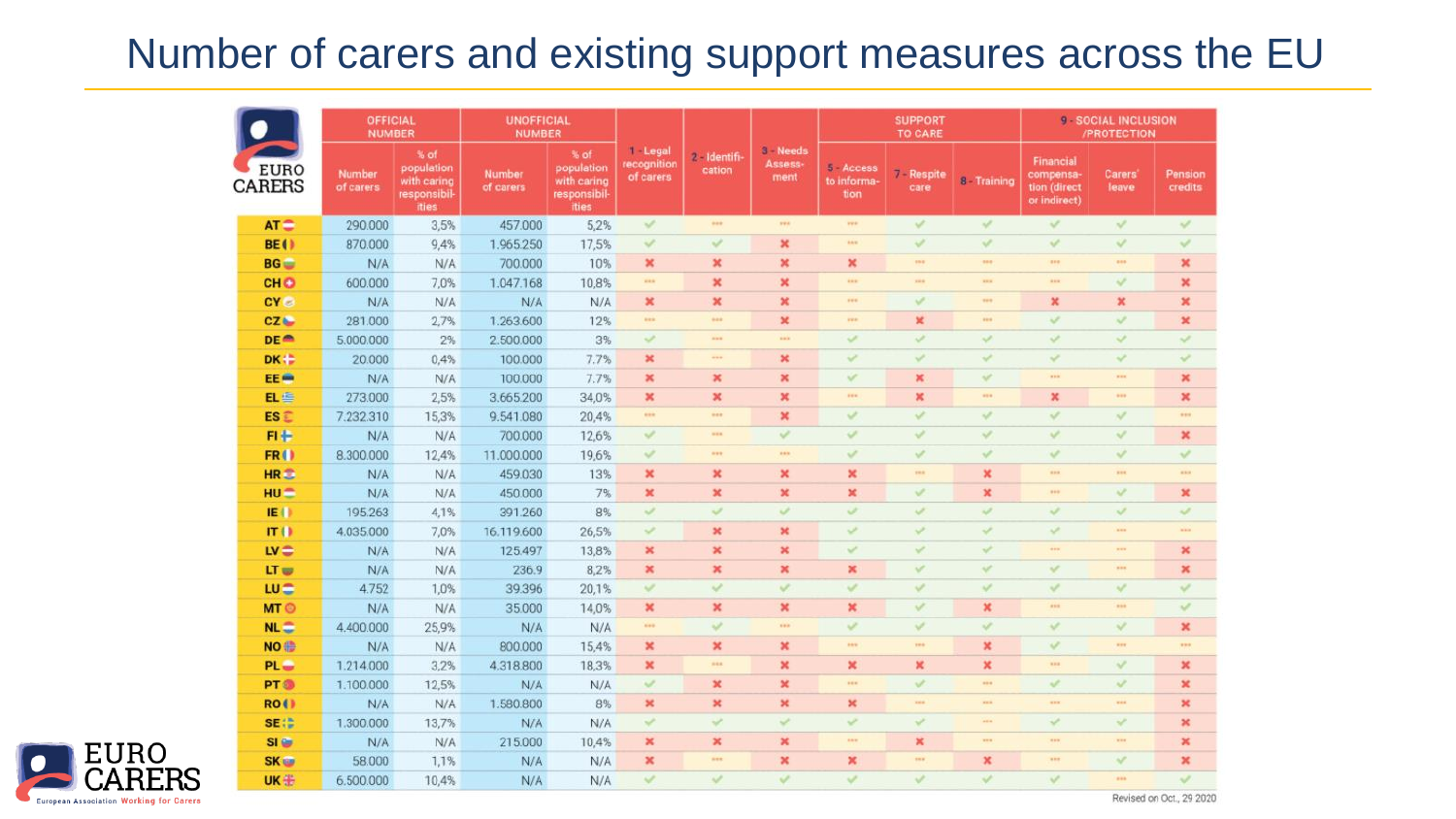# EU Pillar of Social Rights

#### **Chapter 1: Equal opportunities & access to the labour market**

- 1. Education, training and lifelong learning
- 2. Gender equality
- 3. Equal opportunities
- 4. Active support to employment

### **Chapter 2: Fair working conditions**

- 5. Secure & adaptable employment
- 6. Wages
- 7. Information about employment conditions & protection in case of dismissal
- 8. Social dialogue & involvement of workers
- 9. Work-life balance
- 10.Healthy, safe & well-adapted work environment & data protection



### **Chapter 3 : Social protection and inclusion**

- 11.Childcare and support to children
- 12.Social protection
- 13.Unemployment benefits
- 14.Minimum income
- 15.Old age income and pensions
- 16.Health care
- 17.Inclusion of people with disabilities
- 18.Long-term care
- 19.Housing and assistance for the homeless
- 20.Access to essential services

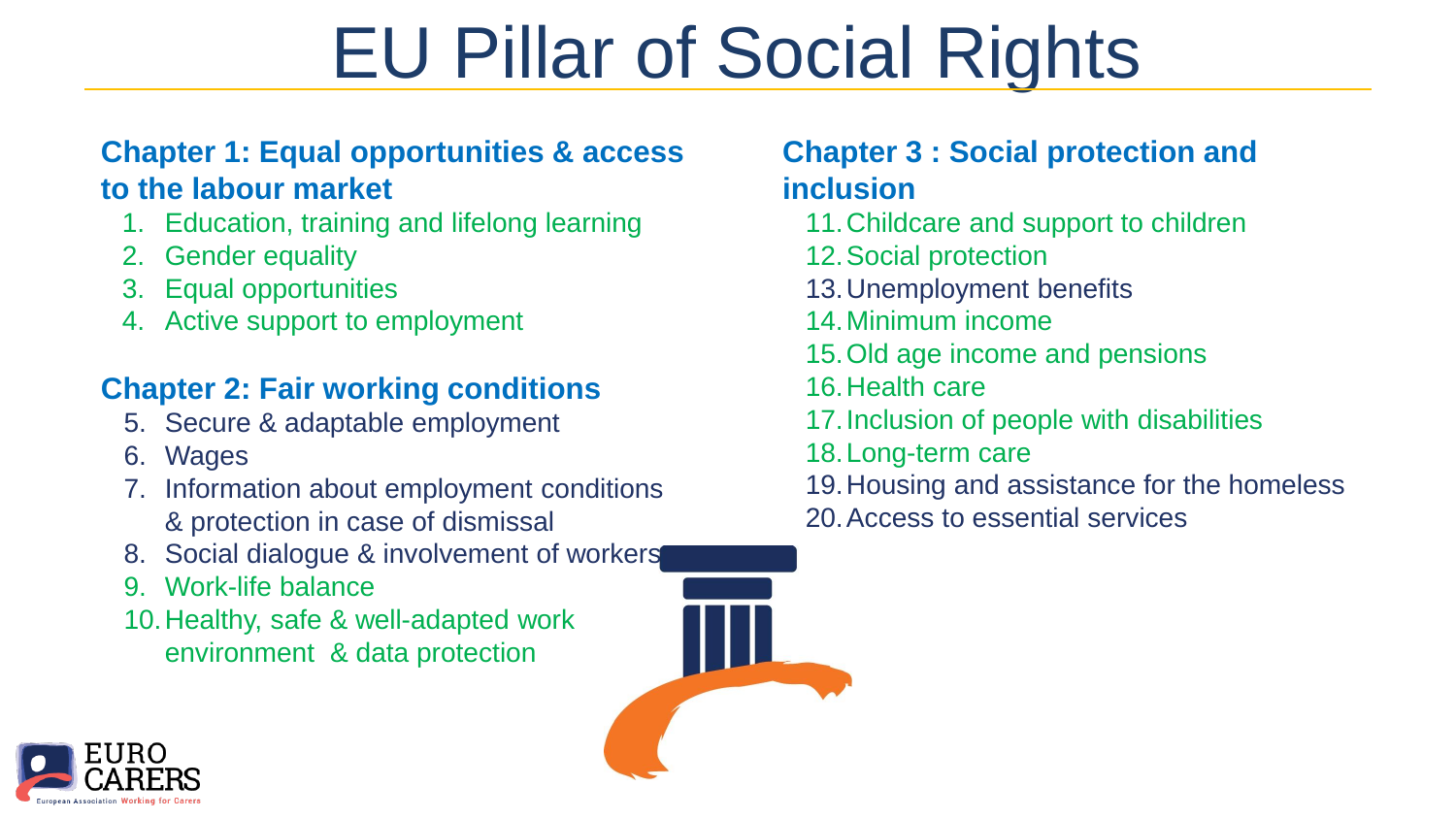### WLB Directive and new Carers' rights

Benefits and entitlements too often provided **at a minimal level**

- $\rightarrow$  Narrow-focused notion of 'informal care' (i.e. based on type of condition, severity, etc.),
- $\rightarrow$  Strict eligibility criteria
- $\rightarrow$  Reliant on employers' approval or discretion

**An unfinished journey !**



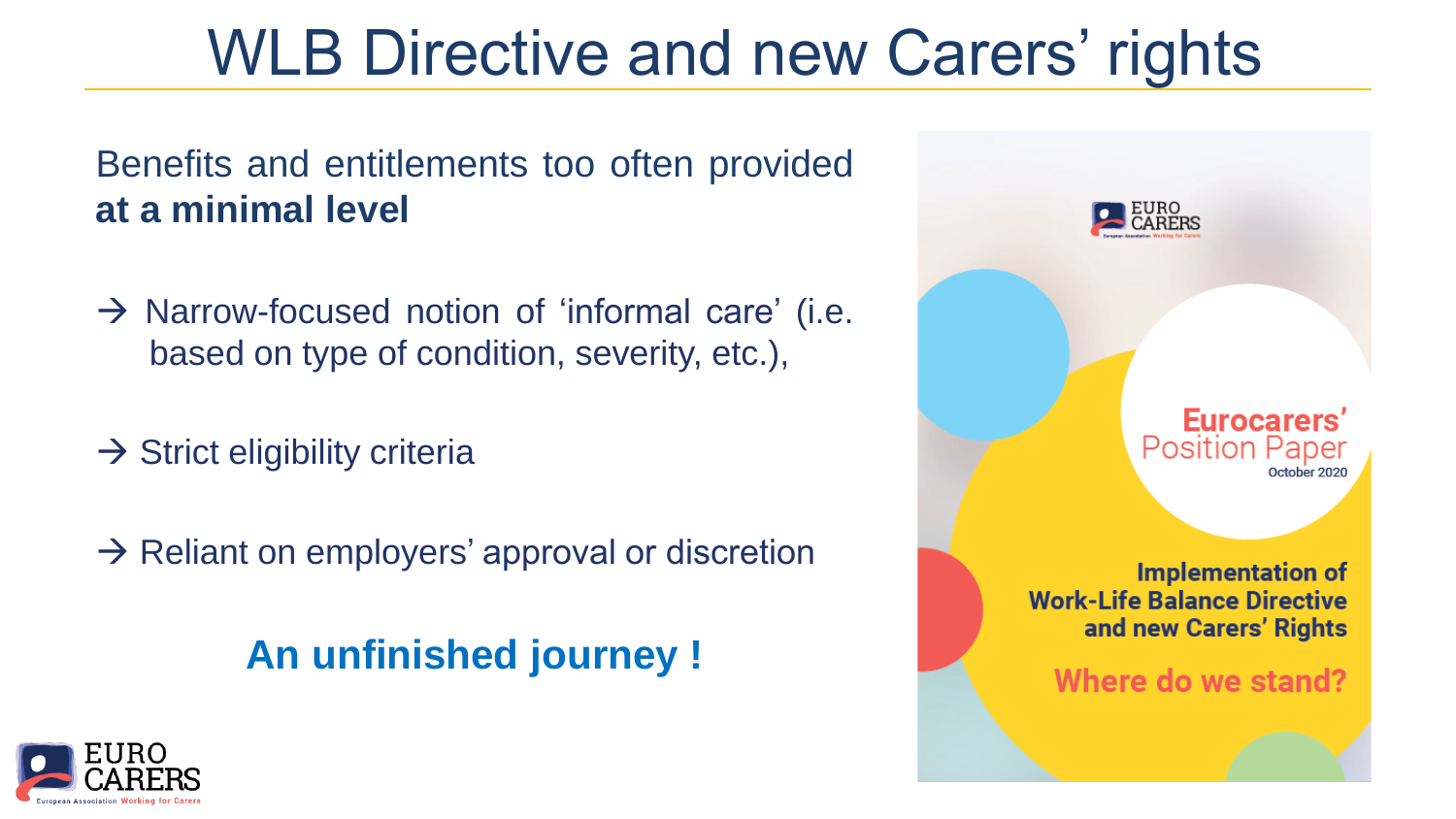### Enhancing the rights of carers through the Social Pillar

**1. APPROACH YOUNG CARERS AS A GROUP AT RISK. 2. EXTEND CARERS' RIGHTS TO TRAINING AND LIFE-LONG LEARNING 3. A CARER'S LEAVE THAT MAKES A DIFFERENCE 4. ADEQUATE INCOME FOR CARERS 5. PENSIONS CREDITS FOR CARERS 6. AN AMBITIOUS EU INITIATIVE ON LONG-TERM CARE**

#### **→ AN EU STRATEGY TO SUPPORT AND EMPOWER INFORMAL CARERS**















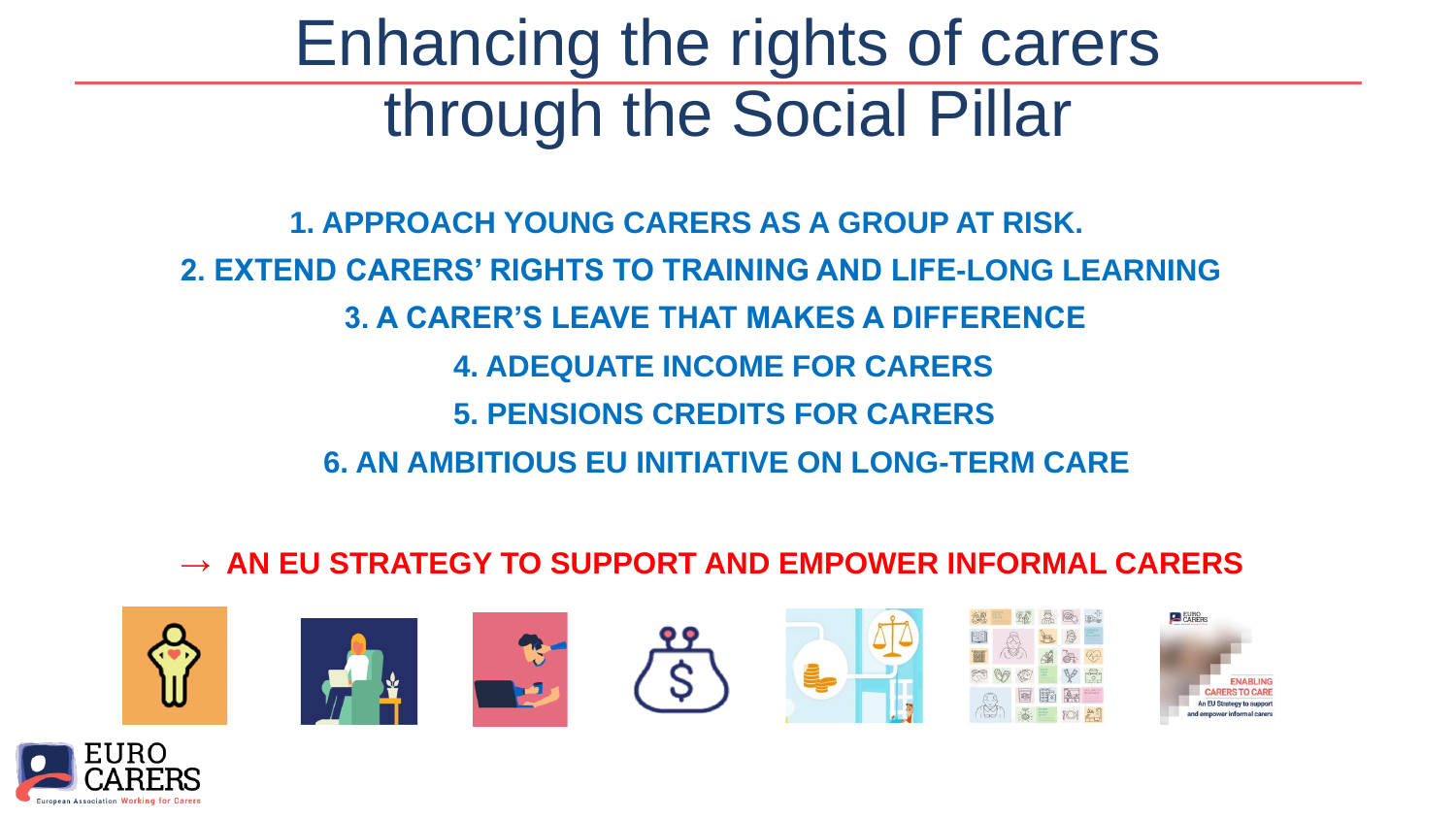## Approach Young Carers as a group at risk

- ➢ Obstacles faced by young carers are well documented: education, mental health, social inclusion…
- ➢ Young carers have been identified as being at higher risk of becoming **NEET**

AND YET…

- Young carers remain largely invisible in policy developments
- Lack of awareness of the challenges faced by young carers among key stakeholders

#### THE EU SHOULD LEAD THE WAY

- Addressing the situation of young carers via the new strategy on the rights of the child and the child guarantee
- Building on promising practices and projects